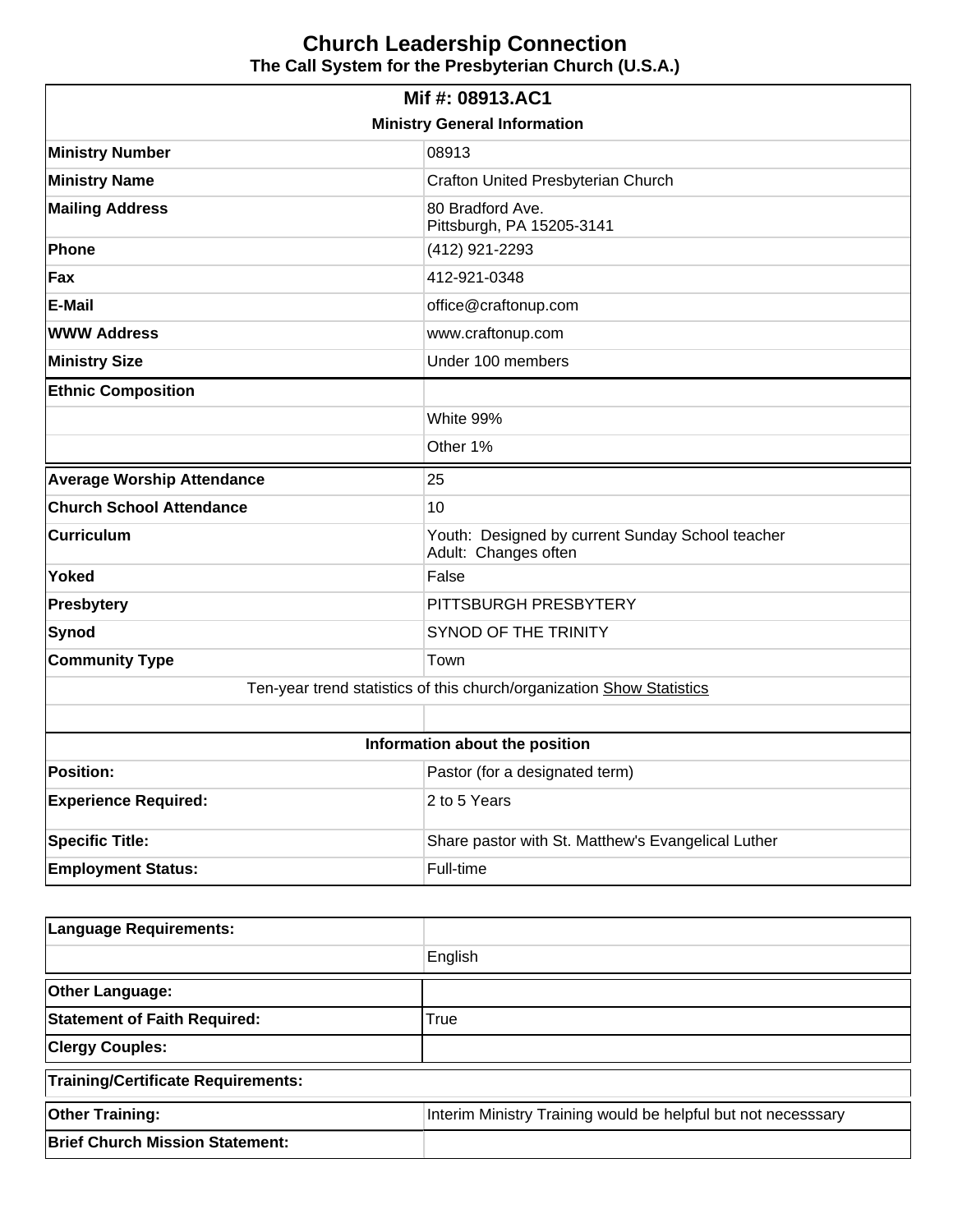God's Mission for Crafton United Presbyterian Church is to be a community where people grow as disciples of Jesus and minister to those in need.

### **What is the congregation's or organization's vision for ministry:**

We believe that Crafton United Presbyterian Church's vision for ministry is to show the love of God to the community. The congregation sees the community as its mission field and shows the love of Jesus Christ through its faith and actions.

The church is seeking a pastor who is knowledgeable in the Bible and believes that spiritual maturity and faith are shown in the ways we serve and treat others with respect and compassion through our programs and other dealings with people with whom we come in contact. We are looking for a leader who will help us improve these programs. The church houses the Crafton/Ingram Community Food Bank, which currently serves over 100 families a month. Other current programs are the Sunday School and Bible study. Due to Covid the CAMP (Community Adult Meeting Place) program is on hold as well as the knitting group, and first-time offender therapy. AA also meets in the church every Tuesday night.

Our church is looking forward to a new beginning and a pastor who is enthusiastic about sharing our spiritual growth and opportunities to serve others. This way we can show the love of God and welcome others who want to join us in our mission.

#### **How do you feel called to reach out to address the emerging needs of your community or constituency:**

Crafton United Presbyterian Church strives to be a place that serves the community as well as its members. In addition to the church housing the Crafton/Ingram Food Bank, several of our members volunteer at the food bank as well. They find this service a rewarding way to serve the community. In addition to periodically helping those in need, that God has put before us, we are starting a new Adopt a Family program. Our hope is to transfer the grace that God has provided to all of us to one family or individual in our community. As this program takes shape and hopefully grows, we look to the Lord for guidance in managing it. As our church grows, we hope to add to these efforts with additional programs as the Holy Spirit guides us.

### **How will this position help you to reach your vision and mission goals:**

Our Pastor will shepherd our flock, providing guidance in our vision for spiritual growth by being a partner with us as we seek to share God's love as disciples of Christ.

We are seeking an individual who will bring enthusiasm and openly share the joy of serving God's people. Someone that is active and involved but also understands the importance of delegating responsivities. As a partner, the pastor will be comfortable mentoring those who have gifts to share and will encourage others to step into roles of leadership. Through the teaching and sharing of the Word of God, we hope to be inspired to take more active roles and be nurtured in our ability to care for each other and for those beyond the wall of the church building. Crafton United Presbyterian church desires to become a destination for individuals and families that are looking to become involved with their spiritual growth, maturing as individuals and Soldiers of Christ.

#### **Provide a description of the characteristics needed by the person who is open to being called to this congregation and or organization:**

We are looking for a Pastor:

- With a strong commitment to the church family and the community when in need
- That has the ability to communicate across generations
- With strong biblical knowledge of scripture, linking to current situations
- With administrative skills to work with the administrative assistant
- Who is a strong leader with the ability to delegate, nurture others
- Who will honor the transitional worship service but be open to different forms of worship
- Who is Enthusiastic and will bring the Word of God to life
- Is a good listener and also easy to talk to

**What specific tasks, assignments, and program areas will this person have responsibility?**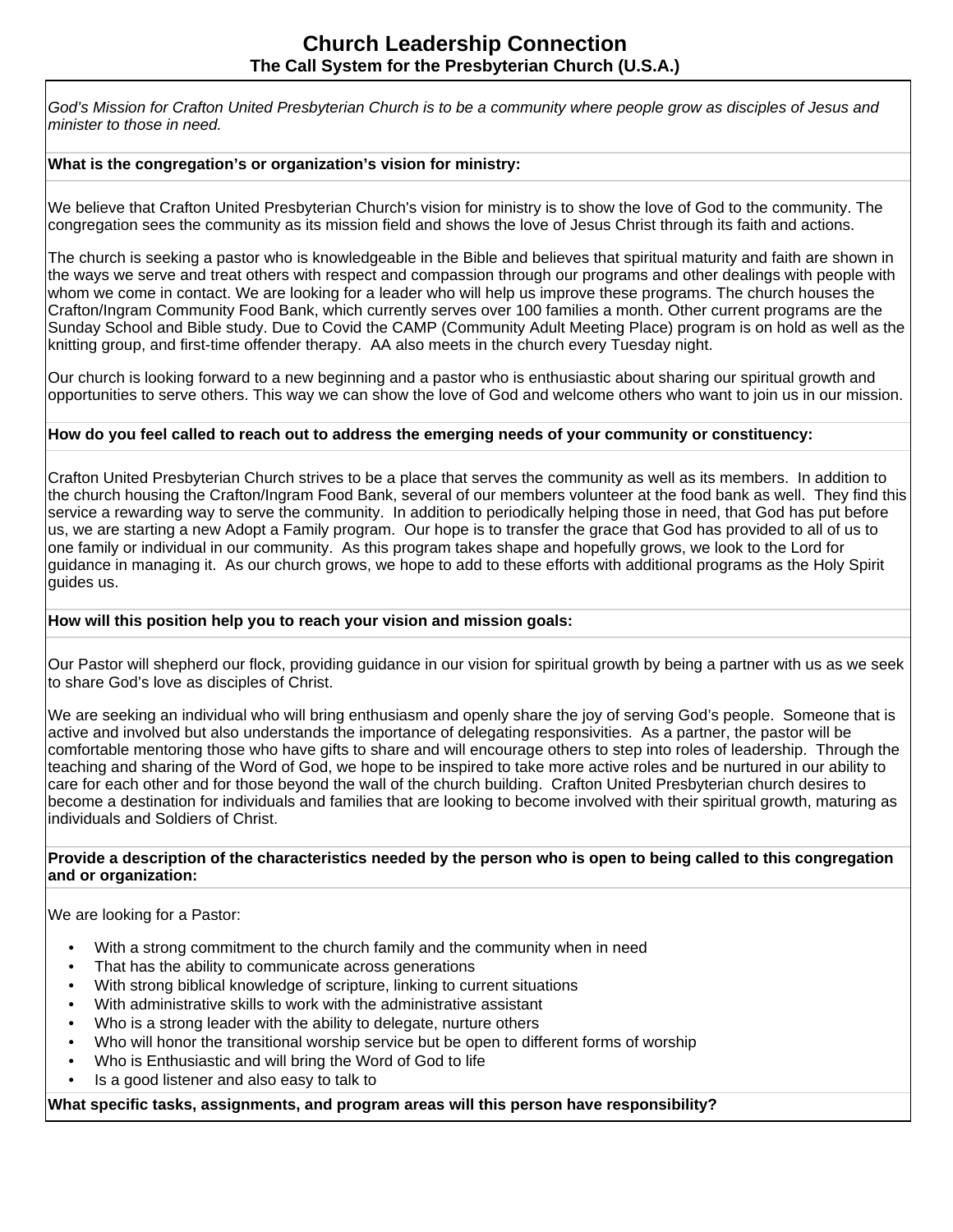## **Church Leadership Connection The Call System for the Presbyterian Church (U.S.A.)**

We are looking for a pastor we will share with St. Matthew's Evangelical Church in Crafton, PA.

The primary tasks and functions of our pastor will be to preach and teach the good news of the Bible through scripture based sermons, bible studies and Sunday school lessons; to instruct our members in how to walk closer with God in our daily lives; to demonstrate our faith throughout our community.

Our pastor will minister to the sick and elderly, give pastoral counseling when needed, with the help of Session will grow our membership through outreach programs, will serve as moderator of session meetings, and take part in church ministries or projects by providing prayer, or encouragement or offering another set of hands.

## **Optional Links:**

| <b>Leadership Competencies:</b>  |
|----------------------------------|
| Compassionate                    |
| Hopeful                          |
| Preaching and Worship Leadership |
| Spiritual Maturity               |
| Communicator                     |
| Public Communicator              |
| Technologically Savvy            |
| Advisor                          |
| Interpersonal Engagement         |
| Flexibility                      |

## **Compensation and Housing: [Cost of Living Calculator](http://www.bankrate.com/brm/movecalc.asp)**

**Minimum Effective Salary:** \$65,000

**Housing Type:** Housing Allowance

| <b>References:</b>     |                                                  |                               |                                                |                           |
|------------------------|--------------------------------------------------|-------------------------------|------------------------------------------------|---------------------------|
| <b>Name</b>            | <b>Address</b>                                   | <b>Phone Numbers Relation</b> |                                                | Email                     |
| Reverend Karl McDonald | 1760 Pine Hollow Road,<br>McKees Rocks, PA 15136 | 412-331-2863                  | ICurrent<br>Moderator                          | pastorkarlmcd@comcast.net |
| <b>James Stover</b>    | 170 Noble Avenue, Crafton,<br>IPA 15205          | 1412-921-0213                 | lFuneral<br>Home<br>IOwner/Direct l<br>'or     | igs morf@hotmail.com      |
| Ralph Lowe             | 901 Allegheny Ave,<br>Pittsburgh, PA 15233       | 412-323-1403                  | IDirector of<br>Justice<br><b>I</b> Ministries | rlowe@pghpresbytery.org   |

### **Has the Pastor Nominating Committee and Search committee affirmed its intention to follow the Form Of Government in this regard?**

Yes

**Version Track Info: This MIF was last updated on 04/27/2022**